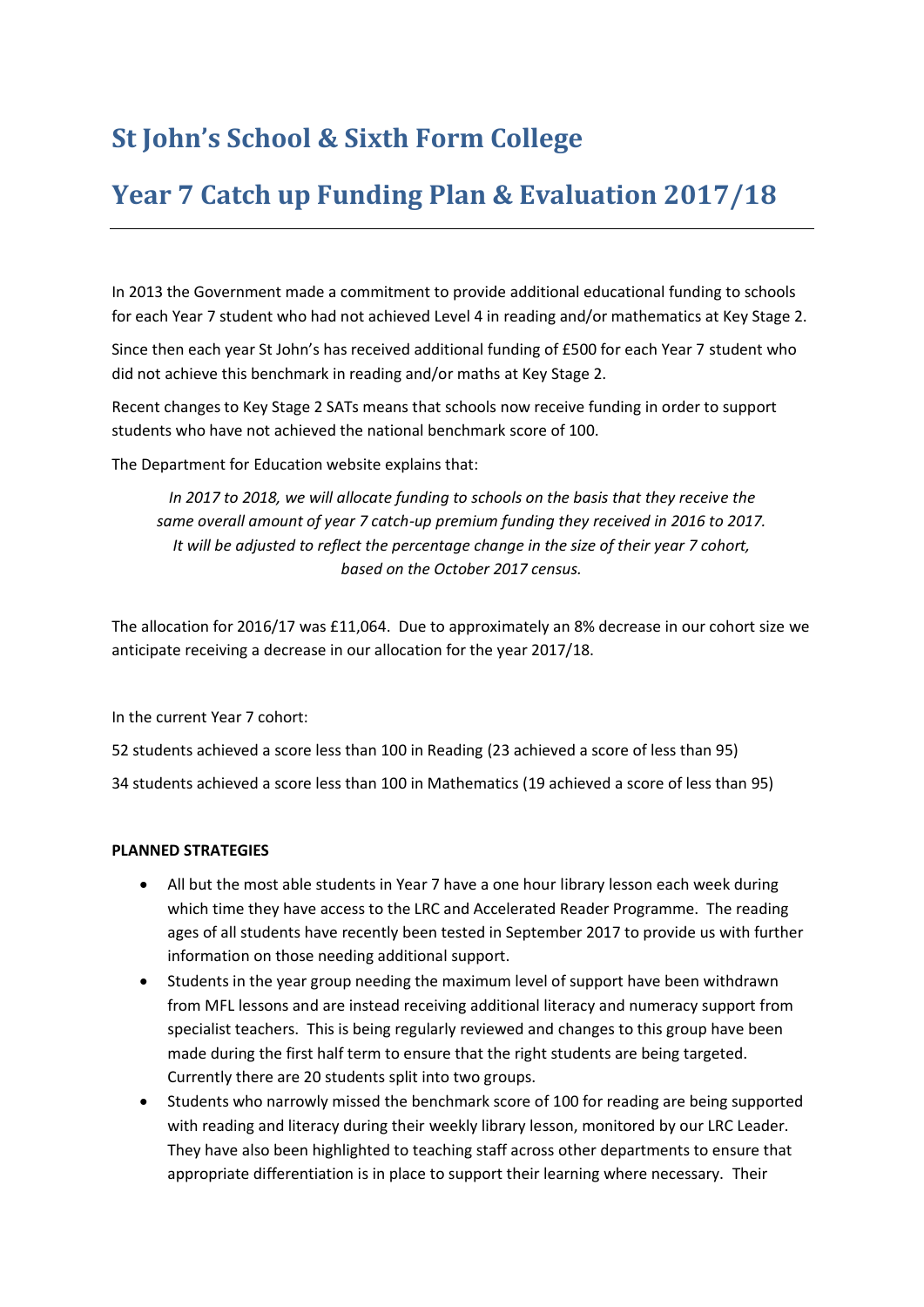reading ages will be assessed regularly throughout the year and the level of intervention required will be monitored at each data collection point.

- A small group of students for whom reading is an issue are now working with a member of the English department once a week to help them improve through group reading, comprehension and discussion.
- A small group of students for whom numeracy is an issue are now working with a member of the Maths department once a week, reinforcing basic mathematical concepts and improving their confidence in the subject.
- A larger group of 18 students whose reading scores were below the benchmark are now part of an intervention group using SAM Learning to boost their engagement with literacy and accelerate their progress across the curriculum. This is being monitored by a member of the English department
- A group of 12 students whose maths scores were below the benchmark are part of a numeracy intervention group using SAM Learning to revisit key concepts which are then being built upon in their maths lessons. This is being monitored by a member of the maths department.
- KS2 Question Level Analysis will also be used to set individualised tasks for the students in the SAM Learning groups.
- Our dedicated SEND team support a large number of Year 7 students both in and out of lessons. In particular they run an after school homework club providing help and support to a wide range of students, including many of those who find it difficult to work independently at home and who need additional help with task completion.
- The welfare team provide also specialist support for a small number of our Year 7 students for whom external factors continue to affect their progress.
- Regular meeting are being held between SLT, Head of Year, SEND Co, LRC Leader and Maths and English staff to discuss the progress of all the students in the Catch-up cohort and students are able to join and leave the different intervention programmes according to their rate of progress. Two students have already returned to MFL due to an improvement in their literacy levels in the first half term.
- Following the mid-year assessment window in February we will re-evaluate all of the strategies currently in place and extend the programme if we feel that students are not making sufficient progress in the relevant areas.

## **Evaluation:**

At the start of the academic year, students in the catch up group achieved poorer scores for *Attitude to Learning in School* in Maths and English than the remainder of the cohort. However the scores for students in the group improved over the course of the year, and by the summer term these were in line with the rest of the year group (whose scores remained broadly static). This indicates that the support the catch up students received helped them to feel positive about their learning and engage fully with these subjects.

All students in Year 7 completed formal, graded assessments half way through the academic year and then again at the end of the academic year. The results of these show that the students in the